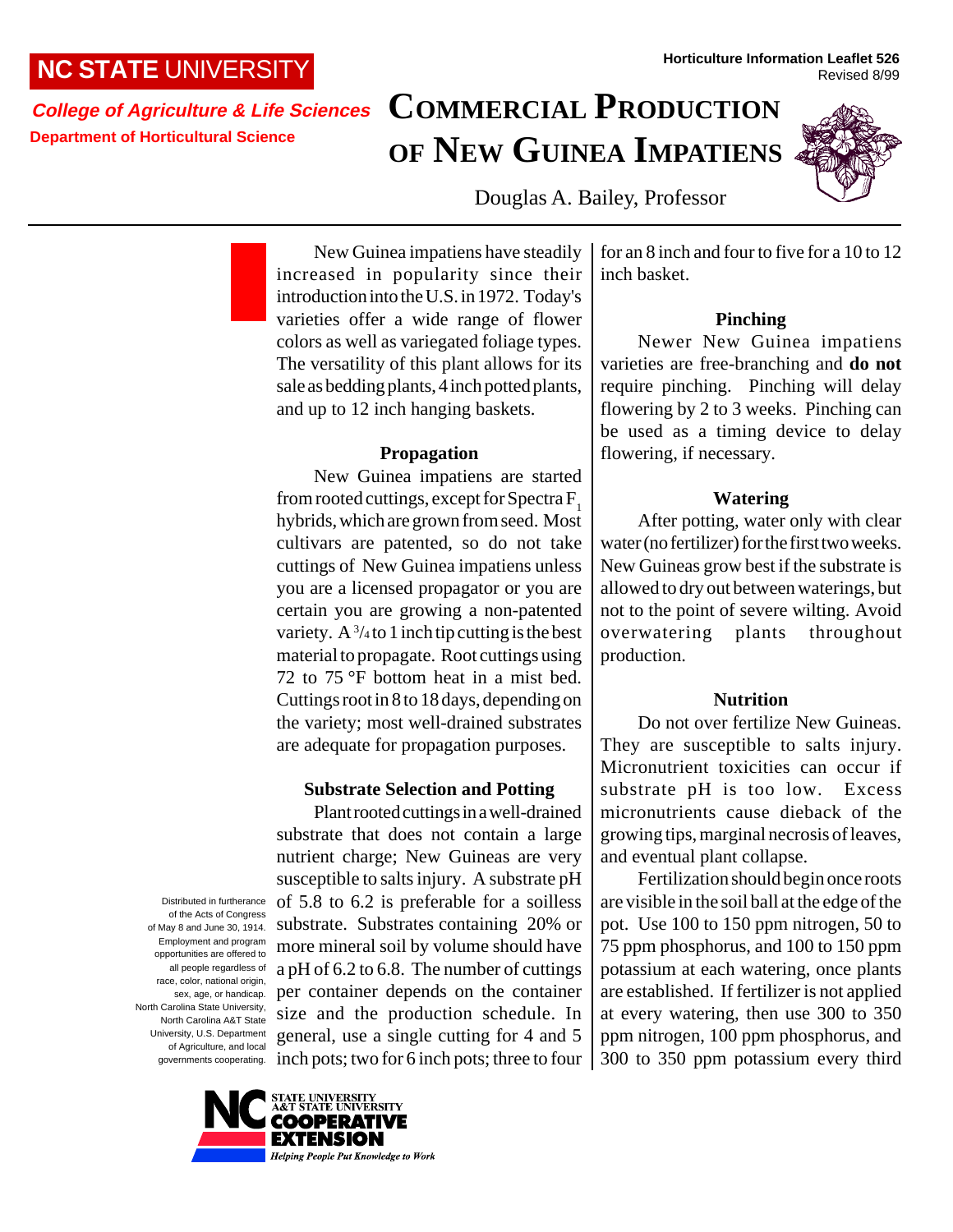|  |  |  |  | pH EC NO <sub>3</sub> -N NH <sub>4</sub> -N P K Ca Mg Na Fe Mn Zn B                                                                     |  |  |
|--|--|--|--|-----------------------------------------------------------------------------------------------------------------------------------------|--|--|
|  |  |  |  | 5.8 to 1.5 to 75 to 0 to 5 to 75 to 100 to 30 to 0 to 0.3 to 0.02 0.3 to 0.05<br>6.2 2.25 125 10 10 125 200 70 20 3.0 to 3.0 5.0 to 0.5 |  |  |

**Table 1. Recommended saturated media (paste) substrate test ranges for New Guinea impatiens grown in a soilless substrate.\***

\*From the University of Minnesota. Units for EC are dS/cm (mmhos/cm). Units for all elements are ppm.

| Table 2. Recommended      |  |
|---------------------------|--|
| tissue analysis standards |  |
| for New Guinea            |  |
| impatiens.*               |  |

|            | Macronutrients (%)    |
|------------|-----------------------|
| Nitrogen   | 2.5 to 4.5            |
| Phosphorus | $0.3$ to $0.8$        |
| Potassium  | 1.9 to 2.7            |
| Calcium    | $1.0 \text{ to } 2.0$ |
| Magnesium  | $0.3$ to $0.8$        |
| Sulfur     | 0.13 to 0.75          |

| Micronutrients (ppm) |              |  |  |  |  |  |
|----------------------|--------------|--|--|--|--|--|
| <b>Iron</b>          | 150 to 250   |  |  |  |  |  |
| Manganese            | 100 to $250$ |  |  |  |  |  |
| <b>Zinc</b>          | 40 to 85     |  |  |  |  |  |
| Copper               | 5 to 10      |  |  |  |  |  |
| <b>B</b> oron        | $50$ to 60   |  |  |  |  |  |
| Mo                   | 1 to $10$    |  |  |  |  |  |

watering. Use recommended saturated media (paste) substrate tests and foliar analysis test levels for New Guinea impatiens as guides to monitor the crop's nutrient status (Tables 1 and 2).

#### **Light**

Full light is needed during winter and early spring. A minimum of 3000 to 4000 footcandles (fc) is suggested. Too low of a light level reduces variegation and color

\*From the University of Minnesota.

intensity in leaves and results in poor flowering. Apply shadecloth if light levels exceed 6000 fc to avoid sun burn of foliage.

#### **Temperature**

Proper plant development requires relatively warm temperatures. After rooting, use a 65 to 68 °F night temperature and a 75 °F venting temperature. Night temperatures above 72 °F can cause a delay in flowering and should be avoided. Once plants are well established, the night temperature can be dropped to 62 to 64 °F.

#### **Height Control**

Excessive stretching is best controlled through maintaining high light levels, adequate spacing, and proper fertilization and watering practices. Many of the newest cultivars have a compact growth habit and do not require chemical height control. For cultivars that stretch, use a foliar spray of Bonzi<sup>™</sup> at 5 to 30 ppm. New Guinea impatiens also respond to a negative DIF, and height can be controlled by maintaining slightly higher night temperatures than day temperatures.

# **Spacing and Scheduling**

Spacing too close will result in excessive stretching. After cuttings are potted, maintain pot to pot spacing until plant canopies reach the edge of the pot. Afterwards, space out according to need (Table 3).

The timing of New Guinea impatiens depends on several factors, including cultivar, light level, temperature, number of cuttings per pot, and pot size. Use Table 3 as a guide in scheduling your New Guinea crops.

**Table 3. Spacing and scheduling recommendations for New Guinea impatiens.**

| Pot or<br>basket size<br>(inches) | Spacing<br>(inches)                                                                                  | cuttings per potting to<br>container | Number of Weeks from<br>to finish                                |
|-----------------------------------|------------------------------------------------------------------------------------------------------|--------------------------------------|------------------------------------------------------------------|
| 4<br>5<br>6<br>8<br>10<br>12      | $7 \times 7$<br>$8 \times 8$<br>$10 \times 10$<br>$14 \times 14$<br>$18 \times 18$<br>$20 \times 20$ | 1<br>1<br>2<br>3<br>4<br>5           | 6 to 8<br>$7$ to 9<br>8 to 10<br>8 to 10<br>12 to 14<br>12 to 14 |

# **Cultivars**

The number of varieties available to growers increases each year. A recent survey conducted by Clemson University concluded that growers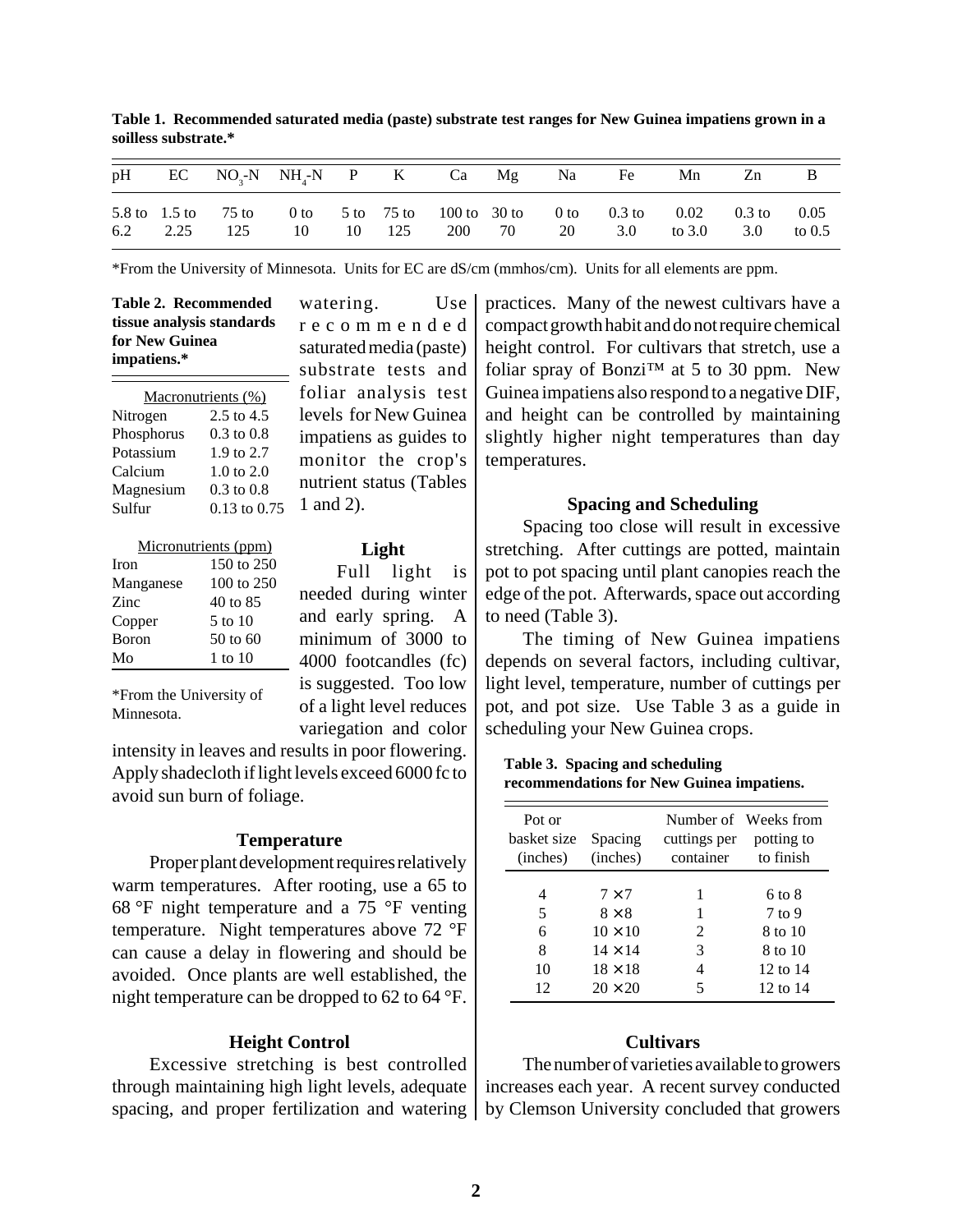are producing the following percentages of each flower color for their New Guinea impatiens hanging baskets:  $reds = 30$  to 35%; pinks plus pink bicolors =  $45$  to  $50\%$ ; lavenders =  $10$  to  $15\%$ ; and whites  $= 5\%$ . This is a good starting point in planning a marketing mix for colors. The problem arises when trying to determine the percentage of leaf colors and variegations. Table 4 lists many of the currently available cultivars to assist in cultivar selection. The final column in Table 4 indicates the landscape performance of many of the cultivars. The performance ratings are from a study conducted at Clemson University in the summer of 1994 under full-sun conditions. These ratings should assist growers in selecting cultivars best suited for the Southeastern landscape.

#### **Insect and Related Pests**

The main pest problems of New Guinea impatiens are the two-spotted spider mite, cyclamen mite, and western flower thrips. Western flower thrips is the most serious pest on New Guineas, as they serve as a vector for Impatiens Necrotic Spot Virus (INSV; formerly called Tomato Spotted Wilt Virus), a destructive disease. Thrips can spread this virus to susceptible species throughout a greenhouse, including New Guinea impatiens, garden impatiens, gloxinias, cyclamen, gerbera daisies, and many other floricultural crops. Careful routing of infected plants, monitoring of sticky cards, frequent inspection of flowers to check for the presence of thrips, and thorough spraying are essential in controlling thrips and INSV.

Other insects that can be a problem include fungus gnats, mealybugs, and aphids. Consult the current year's N.C. Agricultural Chemical Manual for suggested control measures for all of these pests.

#### **Diseases**

Impatiens Necrotic Spot Virus is the most serious disease on New Guinea impatiens. It starts as foliar and stem lesions and eventually destroys the marketability of plants. The only

control is prevention via purchasing plants from reliable propagators, rouging infected plants, and control of the vector, western flower thrips.

*Botrytis* blight can be a serious disease on New Guinea impatiens. Too cool night temperatures and / or too high relative humidity can increase the severity and incidence of *Botrytis*, so maintain at least 62 °F night temperatures and vent to reduce humidity in the greenhouse whenever possible. The other major aboveground disease is *Rhizoctonia* stem rot and web blight.

Root rot caused by *Pythium* spp. or *Phytophthora* spp. also affect New Guinea production. Avoid overwatering plants as a water-soaked substrate can increase the incidence of root rot. Consult the current year's N.C. Agricultural Chemical Manual for control measures for the diseases mentioned above.

#### **For Further Information**

Contact your County Cooperative Extension Center for related Horticulture Information Leaflets, Ornamental Disease Notes, and Ornamental and Turf Integrated Pest Management Insect Notes. Also consult the current edition of the N.C. Agricultural Chemicals Manual for pest and disease control recommendations. Other general information sources on New Guinea impatiens production used in the development of this handout include:

- Ecke, P. 1994. New Guinea impatiens cultural information guide. Paul Ecke Ranch, Encinitas, California.
- Erwin, J. 1992. New Guinea impatiens production. Minnesota Commercial Flower Growers Association Bulletin. 41(3):1–15.
- Mikkelsen, E. 1994. Cultural information for New Guinea impatiens. Mikkelsens, Inc., Ashtabula, Ohio.
- Miller, W.B. and M.S. Williams. 1994. 1994 New Guinea impatiens landscape trials. South Carolina Greenhouse Newsletter.  $8(5):8-10.$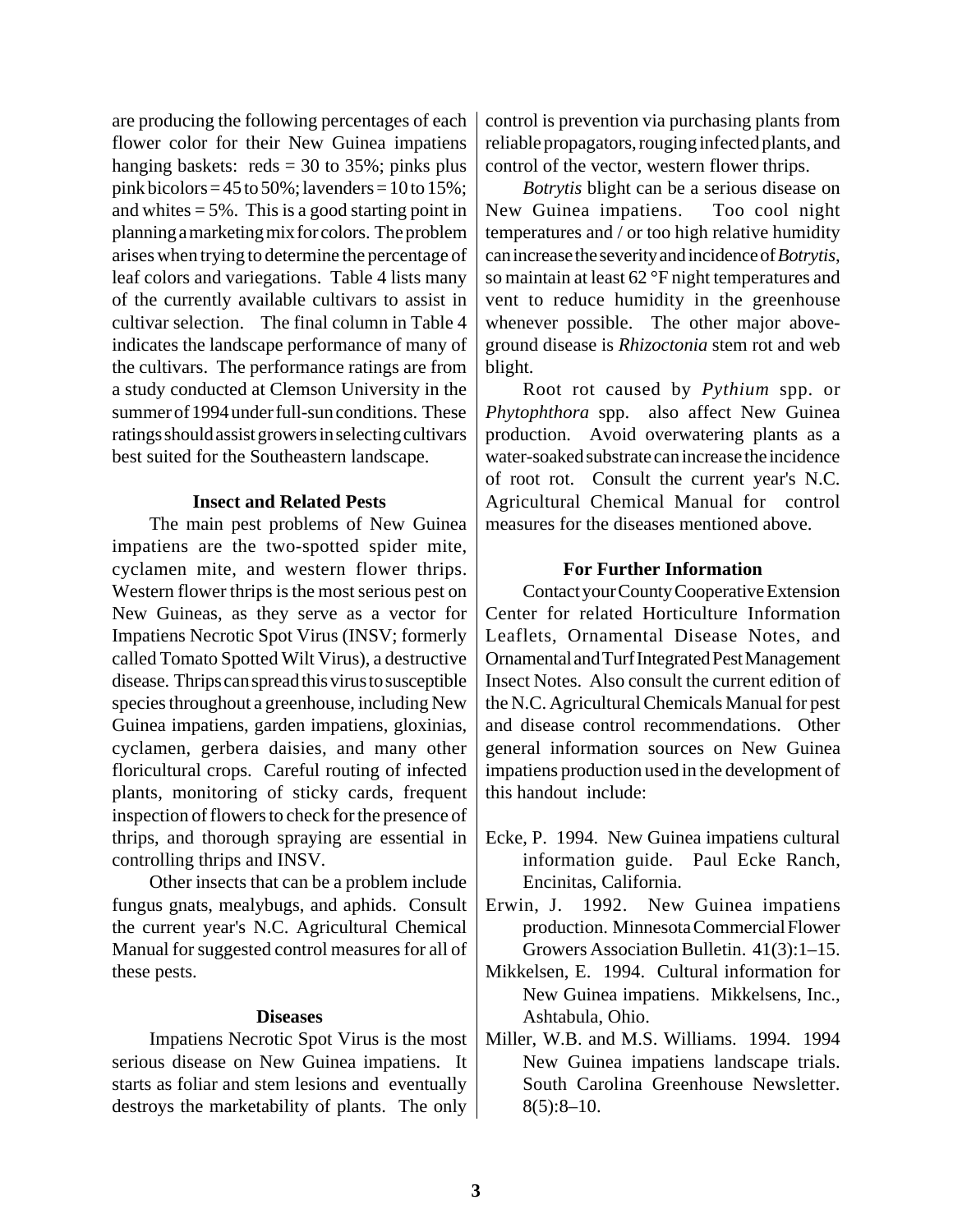| Flower Color       | Series <sup>z</sup>        | Cultivar                        | Leaf Color    | Variegated Growth Landscape<br>Foliage? <sup>y</sup> | <b>Habit</b> <sup>x</sup> | Rating <sup>w</sup> |
|--------------------|----------------------------|---------------------------------|---------------|------------------------------------------------------|---------------------------|---------------------|
| White              | <b>Baby Bonita</b>         | White                           | Medium Green  | N <sub>o</sub>                                       | 1                         |                     |
| White              | Celebration                | White                           | Medium Green  | N <sub>o</sub>                                       | $\overline{2}$            | 3.4                 |
| White              | Celebrette                 | Frost                           | Medium Green  | N <sub>o</sub>                                       | $\mathbf{1}$              |                     |
| White              | Danziger                   | Waltz                           | Medium Green  | N <sub>o</sub>                                       | 3                         | 2.1                 |
| White              | Harmony                    | White                           | Medium Green  | N <sub>o</sub>                                       |                           |                     |
| White              | <b>Lasting Impressions</b> | Innocence                       | Dark Green    | Slight                                               | 3                         | 2.8                 |
| White              | Paradise                   | White (Moorea)                  | Medium Green  | No                                                   | $\overline{2}$            | 2.6                 |
| White              | Patriot                    | White                           | Medium Green  | N <sub>o</sub>                                       | $\overline{3}$            | 3.6                 |
| White              | Pizzazz                    | White (Jose)                    | Medium Green  | N <sub>o</sub>                                       | 3                         |                     |
| White              | Pot O' Gold                | White                           | Medium Green  | N <sub>o</sub>                                       | $\overline{2}$            |                     |
| White              | Spectra                    | White                           | Dark Green    | Yes                                                  | $\overline{2}$            | 2.8                 |
| White              | Sunshine                   | Cirrus                          | Medium Green  | Yes                                                  | 4                         | 2.2                 |
| White              | Sunshine                   | Milkyway                        | Medium Green  | Yes                                                  | 3                         | 3.5                 |
| White              | <b>Twice As Nice</b>       | Allegro                         | Medium Green  | N <sub>o</sub>                                       | $\overline{2}$            |                     |
| White $W$ Pink Eye | Paradise                   | Pearl White<br>(Improved Samoa) | Medium Green  | N <sub>o</sub>                                       | 3                         | 4.0                 |
| Light Pink         | Bull                       | Melanie                         | Dark Green    | N <sub>o</sub>                                       | 3                         | 3.4                 |
| Light Pink         | Celebration                | <b>Blush Pink</b>               | Medium Green  | N <sub>o</sub>                                       | $\overline{2}$            | 4.1                 |
| Light Pink         | Celebrette                 | Light Pink                      | Medium Green  | N <sub>o</sub>                                       | $\mathbf{1}$              |                     |
| Light Pink         | Harmony                    | Light Orchid                    | Medium Green  | N <sub>o</sub>                                       | $\overline{2}$            |                     |
| Light Pink         | Harmony                    | Light Pink                      | Medium Green  | N <sub>o</sub>                                       | $\overline{2}$            |                     |
| Light Pink         | Java                       | Pearl                           | Medium Green  | N <sub>o</sub>                                       | $\overline{c}$            |                     |
| Light Pink         | <b>Lasting Impressions</b> | Illusion                        | Medium Green  | N <sub>o</sub>                                       | $\overline{\mathcal{L}}$  | 4.6                 |
| Light Pink         | Paradise                   | Light Pink (Woya)               | Dark Green    | N <sub>o</sub>                                       | $\overline{3}$            | 3.5                 |
| Light Pink         | Patriot                    | Soft Pink                       | Medium Green  | N <sub>o</sub>                                       | 3                         | 3.9                 |
| <b>Light Pink</b>  | Spectra                    | <b>Light Pink Shades</b>        | Medium Green  | Yes                                                  | 3                         | 2.1                 |
| <b>Light Pink</b>  | Sunshine                   | Equinox                         | <b>Bronze</b> | Yes*                                                 | 3                         | 3.4                 |
| Light Pink         | Twice As Nice              | Canon                           | Medium Green  | N <sub>o</sub>                                       | $\overline{2}$            |                     |
| Pink               | <b>Baby Bonita</b>         | Mid-Pink                        | Medium Green  | N <sub>o</sub>                                       | 1                         |                     |
| Pink               | Bull                       | <b>Barbara</b>                  | Medium Green  | No                                                   | $\overline{2}$            | 1.4                 |
| Pink               | Bull                       | Doerte                          | <b>Bronze</b> | No                                                   | $\mathbf{2}$              |                     |
| Pink               | Bull                       | Lisa                            | Medium Green  | Yes**                                                | $\overline{2}$            |                     |
| Pink               | Bull                       | Tina                            | Dark Green    | No                                                   | $\mathfrak{Z}$            |                     |
| Pink               | Celebration                | Deep Pink                       | Dark Green    | N <sub>o</sub>                                       | $\mathbf{2}$              | 3.7                 |
| Pink               | Celebrette                 | Hot Pink                        | Medium Green  | N <sub>o</sub>                                       | 1                         |                     |
| Pink               | Harmony                    | Pink                            | Medium Green  | No                                                   | $\overline{2}$            |                     |
| Pink               | Java                       | Pink                            | Medium Green  | N <sub>o</sub>                                       | $\mathbf{2}$              |                     |
| Pink               | <b>Lasting Impressions</b> | Rosetta                         | Dark Green    | N <sub>o</sub>                                       | $\mathfrak{Z}$            | 2.3                 |
| Pink               | Patriot                    | Pink                            | Medium Green  | No                                                   | $\mathfrak{Z}$            | 3.6                 |
| Pink               | Pizzazz                    | Light Pink (Juan)               | Dark Green    | No                                                   | $\mathfrak{Z}$            |                     |

|  |  |  | Table 4. New Guinea impatiens cultivars sorted by flower color and cultivar. |  |  |  |  |  |  |  |
|--|--|--|------------------------------------------------------------------------------|--|--|--|--|--|--|--|
|--|--|--|------------------------------------------------------------------------------|--|--|--|--|--|--|--|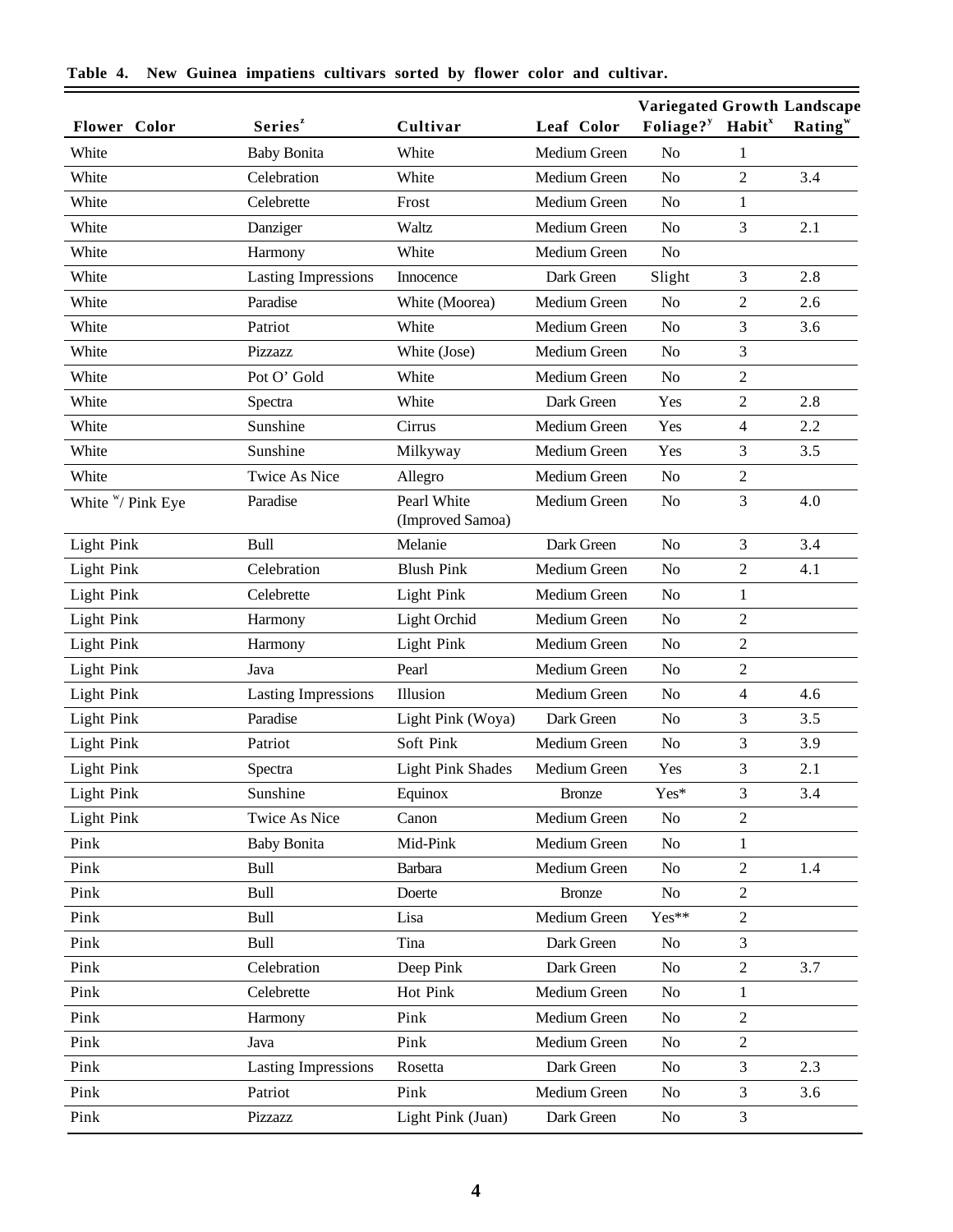| <b>Flower</b> Color                | Series <sup>z</sup>        | Cultivar                                        | Leaf Color    | <b>Variegated Growth Landscape</b><br>Foliage? <sup>y</sup> Habit <sup>x</sup> |                | Rating <sup>w</sup> |
|------------------------------------|----------------------------|-------------------------------------------------|---------------|--------------------------------------------------------------------------------|----------------|---------------------|
| Pink                               | Pot O' Gold                | Pink                                            | Medium Green  | N <sub>o</sub>                                                                 | 2              |                     |
| Pink                               | Pure Beauty                | <b>Light Pink</b><br>(Kallima)                  | <b>Bronze</b> | N <sub>o</sub>                                                                 | 2              | 1.9                 |
| Pink                               | <b>Pure Beauty</b>         | Rose (Aglia)                                    | Medium Green  | Yes**                                                                          | 3              | 3.7                 |
| Pink                               | Sunshine                   | Gemini                                          | Medium Green  | Yes                                                                            | 5              | 3.3                 |
| Pink                               | <b>Twice As Nice</b>       | Minuet                                          | Medium Green  | N <sub>o</sub>                                                                 | 2              |                     |
| Pink                               | <b>Twice As Nice</b>       | Waltz                                           | Medium Green  | N <sub>o</sub>                                                                 | $\overline{2}$ |                     |
| Dark Pink                          | <b>Bull</b>                | Doerte                                          | Dark Green    | N <sub>o</sub>                                                                 | 3              | 2.0                 |
| Dark Pink                          | Celebration                | <b>Electric Pink</b>                            | Dark Green    | N <sub>o</sub>                                                                 | 3              | 4.0                 |
| Dark Pink                          | Celebration                | Sangria                                         | Dark Green    | N <sub>o</sub>                                                                 | 3              |                     |
| Dark Pink                          | Celebrette                 | Pink Jewel                                      | Medium Green  | N <sub>o</sub>                                                                 | $\mathbf{1}$   |                     |
| Dark Pink                          | Danziger                   | Dandin                                          | Dark Green    | N <sub>o</sub>                                                                 | 4              | 3.6                 |
| Dark Pink                          | Danziger                   | Dangal                                          | Medium Green  | N <sub>o</sub>                                                                 | 3              | 4.9                 |
| Dark Pink                          | Harmony                    | Magenta                                         | Medium Green  | N <sub>o</sub>                                                                 | $\overline{2}$ |                     |
| Dark Pink                          | Paradise                   | Deep Pink (Bonaire)                             | Dark Green    | N <sub>o</sub>                                                                 | 3              | 2.9                 |
| Dark Pink                          | Patriot                    | Pink Salmon                                     | Medium Green  | N <sub>o</sub>                                                                 | $\overline{2}$ | 3.0                 |
| Dark Pink                          | Pure Beauty                | Fuchsia (Apollon)                               | Dark Green    | N <sub>o</sub>                                                                 | 5              | 4.4                 |
| Dark Pink                          | <b>Pure Beauty</b>         | Magenta (Jolana)                                | Dark Green    | N <sub>o</sub>                                                                 | 5              | 4.0                 |
| Dark Pink                          | Pure Beauty                | Pink (Dark Delias)                              | Medium Green  | N <sub>o</sub>                                                                 | 1              | 4.2                 |
| Dark Pink                          | Sunshine                   | Enterprise                                      | Dark Green    | Yes                                                                            | 4              | 0.0                 |
| Dark Pink                          | <b>Twice As Nice</b>       | Etude                                           | Medium Green  | N <sub>o</sub>                                                                 | 2              |                     |
| Pink "/ Rose Bicolor               | Celebration                | Candy Pink                                      | Dark Green    | N <sub>o</sub>                                                                 | 3              | 2.9                 |
| Pink "/ Rose Bicolor               | <b>Lasting Impressions</b> | Impulse                                         | Medium Green  | N <sub>o</sub>                                                                 | 3              | 4.9                 |
| Pink $W$ / Rose Bicolor            | <b>Twice As Nice</b>       | Duet                                            | Medium Green  | N <sub>o</sub>                                                                 | $\overline{2}$ |                     |
| Pink "/ Fuchsia Bicolor            | Liberty                    | Lilac & Red                                     | Dark Green    | N <sub>o</sub>                                                                 | $\overline{4}$ | 4.1                 |
| Pink "/ Fuchsia Bicolor            | Paradise                   | Fuchsia on Lavender<br>(Improved<br>Guadeloupe) | Dark Green    | N <sub>o</sub>                                                                 | 2              | 3.6                 |
| Pink <sup>w</sup> /Fuchsia Bicolor | Pot O' Gold                | Purple Bicolor                                  | Dark Bronze   | N <sub>o</sub>                                                                 | $\overline{2}$ |                     |
| Pink "/ Rose Bicolor               | Celebration                | Rose Star                                       | Medium Green  | No                                                                             | 5              |                     |
| Pink "/ Red Bicolor                | Paradise                   | Red on Pink (Pago<br>Pago)                      | Dark Green    | N <sub>o</sub>                                                                 | $\overline{2}$ | 3.8                 |
| Pink W/ Red Bicolor                | Pure Beauty                | Lavender on Purple<br>(Octavia)                 | Medium Green  | N <sub>o</sub>                                                                 | $\overline{4}$ |                     |
| Pink W/ Red Bicolor                | Pure Beauty                | Red on Pink<br>(Neptis)                         | Medium Green  | N <sub>o</sub>                                                                 | $\overline{4}$ | 3.5                 |
| Pink "/ White Eye                  | Paradise                   | Pink Frost (Tortola)                            | Medium Green  | N <sub>o</sub>                                                                 | 3              |                     |
| Light Pink W/ Fuchsia Eye          | Celebrette                 | Apple Blossom                                   | Medium Green  | N <sub>o</sub>                                                                 | 1              |                     |
| Pink "/ Red Eye                    | Paradise                   | Tahiti                                          | Medium Green  | No                                                                             | 2              | 3.6                 |
| Pink "/ Purple Eye                 | Danziger                   | Danlight                                        | Dark Green    | N <sub>o</sub>                                                                 | 4              | 2.9                 |
| Pink "/ Purple Eye                 | Harmony                    | Purple Eye                                      | Medium Green  | N <sub>0</sub>                                                                 | 2              |                     |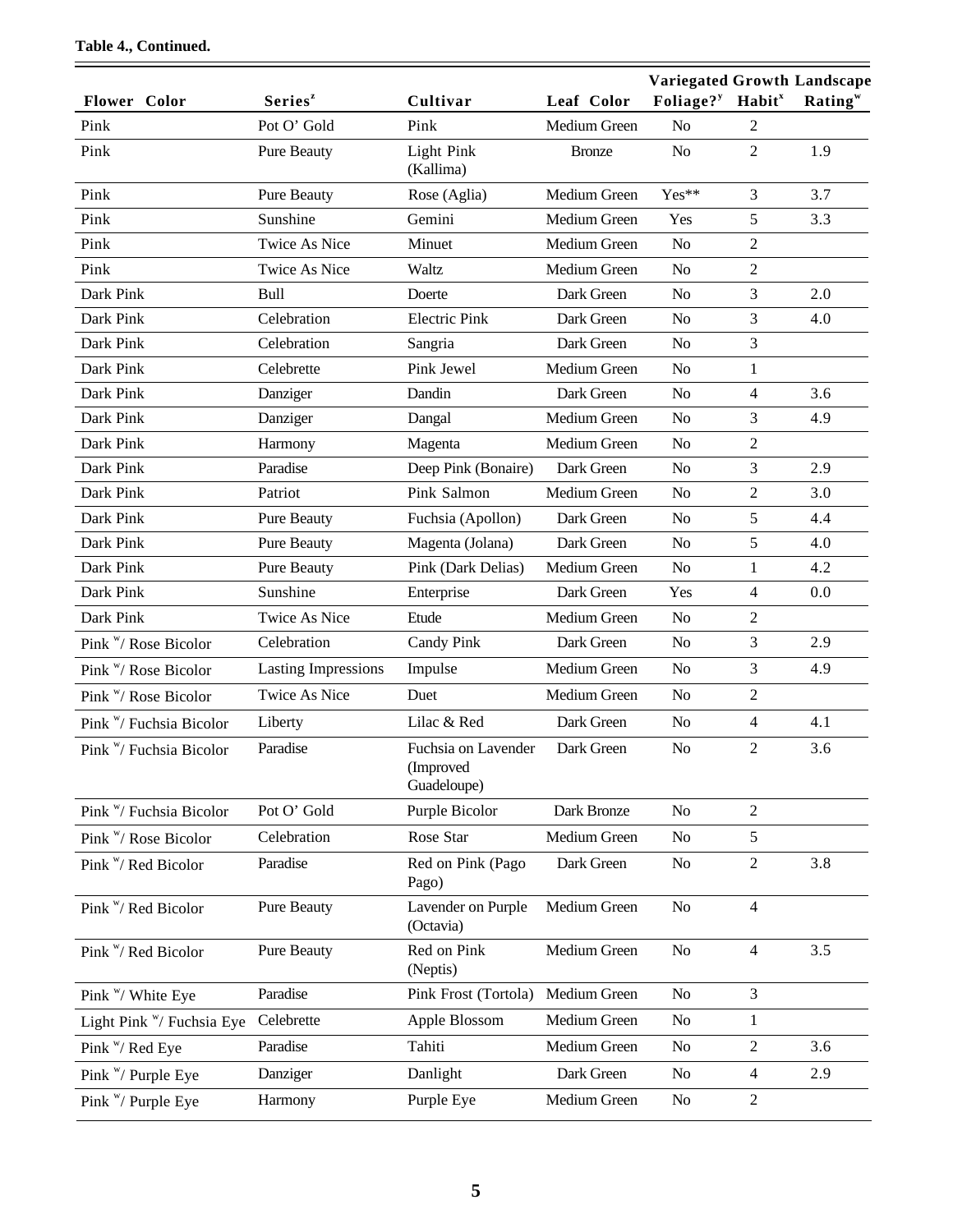|                                 |                            |                                   |               | Variegated Growth Landscape              |                |                     |
|---------------------------------|----------------------------|-----------------------------------|---------------|------------------------------------------|----------------|---------------------|
| Flower Color                    | Series <sup>z</sup>        | Cultivar                          | Leaf Color    | Foliage? <sup>y</sup> Habit <sup>x</sup> |                | Rating <sup>w</sup> |
| Pink "/ Lavender Bicolor        | Paradise                   | Orchid on Blue<br>(Tonga)         | Dark Bronze   | N <sub>o</sub>                           | 1              | 3.8                 |
| Light Salmon                    | Celebration                | Light Salmon<br>Improved          | Medium Green  | Yes                                      | 3              |                     |
| Light Salmon                    | Harmony                    | <b>Light Coral</b>                | Medium Green  | N <sub>o</sub>                           | $\mathfrak{2}$ |                     |
| Light Salmon                    | Pure Beauty                | <b>Light Coral</b><br>(Melissa)   | Dark Green    | N <sub>o</sub>                           | 3              | 4.2                 |
| Lt. Salmon W White Eye          | Celebrette                 | Peach                             | <b>Bronze</b> | N <sub>o</sub>                           | 1              |                     |
| Salmon <sup>w</sup> / White Eye | Paradise                   | Salmon Flare                      | Dark Green    | Yes*                                     | $\overline{2}$ |                     |
| Salmon                          | <b>Baby Bonita</b>         | Salmon                            | Medium Green  | N <sub>o</sub>                           | $\mathbf{1}$   |                     |
| Salmon                          | Bull                       | Alice                             | Medium Green  | N <sub>o</sub>                           | 3              |                     |
| Salmon                          | <b>Bull</b>                | Flora                             | <b>Bronze</b> | N <sub>o</sub>                           | 3              |                     |
| Salmon                          | <b>Bull</b>                | Marien                            | Dark Green    | N <sub>o</sub>                           | 3              |                     |
| Salmon                          | Celebration                | Salmon                            | Medium Green  | Yes                                      | 3              | 5.0                 |
| Salmon                          | Harmony                    | Salmon                            | Medium Green  | N <sub>o</sub>                           | $\overline{2}$ |                     |
| Salmon                          | Liberty                    | Salmon Orange                     | Dark Green    | N <sub>o</sub>                           | 3              | 3.6                 |
| Salmon                          | Paradise                   | Deep Coral<br>(Lopinga)           | Medium Green  | N <sub>o</sub>                           | $\mathfrak{2}$ | 3.0                 |
| Salmon                          | Paradise                   | Salmon (Grenada)                  | Dark Green    | N <sub>o</sub>                           | $\overline{2}$ | 3.0                 |
| Salmon                          | Pizzazz                    | Salmon (Pablo)                    | Dark Green    | N <sub>o</sub>                           | 3              |                     |
| Salmon                          | Pot O' Gold                | Salmon                            | <b>Bronze</b> | N <sub>o</sub>                           | $\overline{2}$ |                     |
| Salmon                          | Pure Beauty                | Salmon Pink                       | Dark Green    | Yes*                                     | $\overline{2}$ |                     |
| Salmon                          | Spectra                    | <b>Salmon Shades</b>              | Medium Green  | N <sub>o</sub>                           | 3              | 2.7                 |
| Dark Salmon                     | Celebration                | <b>Bright Coral</b>               | Dark Green    | N <sub>o</sub>                           | 3              | 5.0                 |
| Dark Salmon                     | Celebration                | Deep Coral                        | <b>Bronze</b> | Yes                                      | 3              | 4.1                 |
| Dark Salmon                     | Harmony                    | Deep Salmon                       | Medium Green  | N <sub>o</sub>                           | $\mathfrak{2}$ |                     |
| Salmon Pink                     | <b>Lasting Impressions</b> | Cameo                             | Medium Green  | Slight                                   | 4              | 3.1                 |
| Salmon Coral                    | Bull                       | Inge                              | <b>Bronze</b> | N <sub>o</sub>                           | $\overline{2}$ | 0.0                 |
| Coral                           | Bull                       | Natalie                           | <b>Bronze</b> | N <sub>o</sub>                           | $\mathfrak{2}$ |                     |
| Salmon Coral                    | Bull                       | Rosemarie                         | Dark Green    | N <sub>o</sub>                           | 3              | 1.4                 |
| Salmon Orange                   | Danziger                   | Danshir                           | Dark Green    | N <sub>o</sub>                           | $\overline{2}$ | 3.7                 |
| Salmon Orange                   | <b>Lasting Impressions</b> | Charade                           | Dark Green    | N <sub>o</sub>                           | $\mathfrak{2}$ | 2.5                 |
| Orange                          | Bull                       | Mathilde                          | Dark Bronze   | N <sub>o</sub>                           | 3              | 2.5                 |
| Orange                          | Celebration                | Apricot                           | Dark Green    | N <sub>o</sub>                           | 3              |                     |
| Orange                          | Celebration                | Orange                            | Medium Green  | N <sub>o</sub>                           | 3              |                     |
| Orange                          | Harmony                    | Orange                            | Medium Green  | N <sub>o</sub>                           | $\overline{2}$ |                     |
| Orange                          | Java                       | Orange Flame                      | Medium Green  | N <sub>o</sub>                           | $\overline{2}$ |                     |
| Orange                          | <b>Lasting Impressions</b> | Ambrosia                          | Dark Green    | N <sub>o</sub>                           | $\overline{4}$ | 3.4                 |
| Orange                          | <b>Lasting Impressions</b> | Escapade                          | Dark Green    | N <sub>o</sub>                           | 3              | 5.0                 |
| Orange                          | Paradise                   | Apricot                           | Medium Green  | N <sub>o</sub>                           | 2              |                     |
| Orange                          | Paradise                   | <b>Electric Orange</b><br>(Timor) | Medium Green  | N <sub>o</sub>                           | $\mathbf{1}$   | 4.6                 |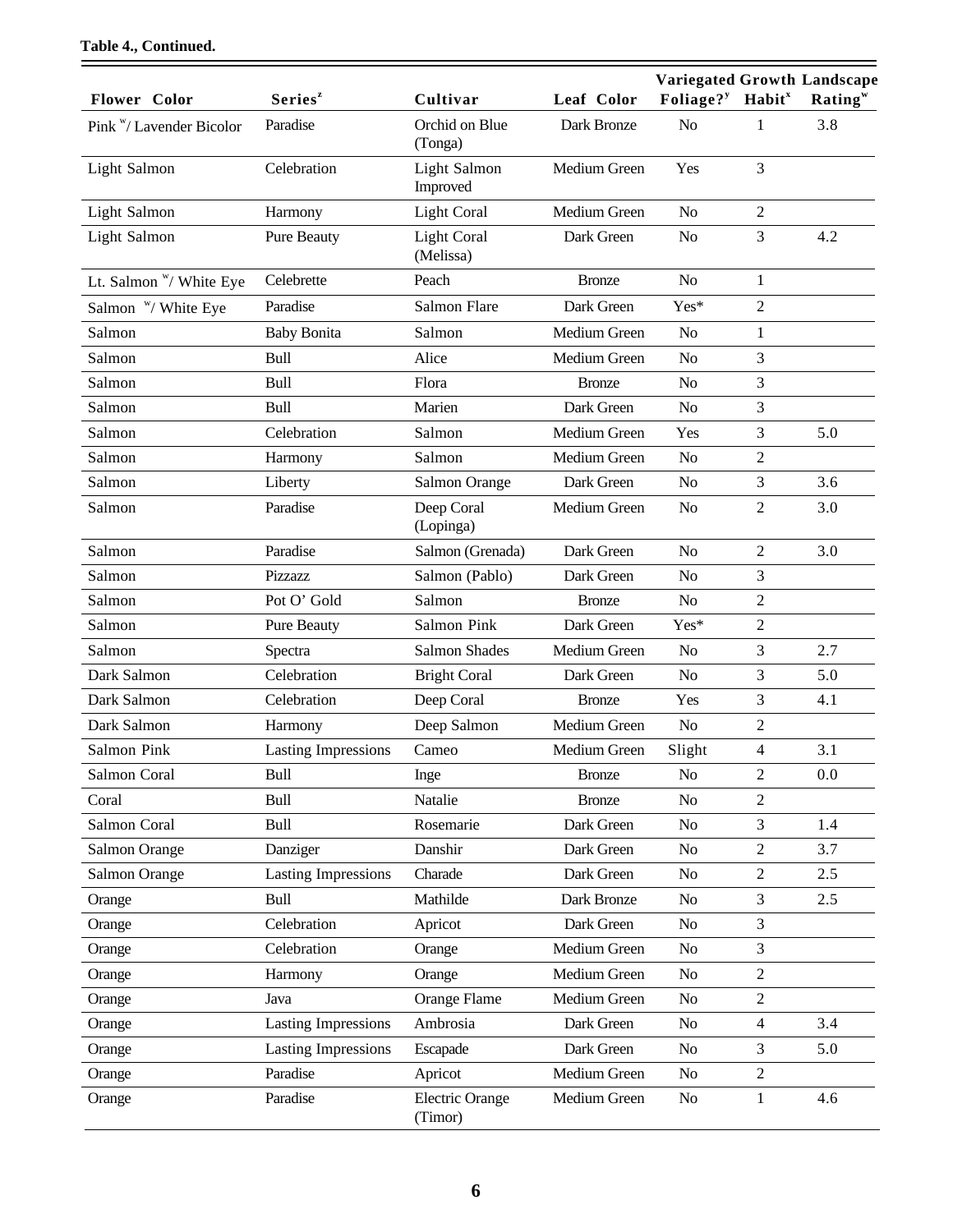|                                  |                            |                                  |               | <b>Variegated Growth Landscape</b> |                           |         |
|----------------------------------|----------------------------|----------------------------------|---------------|------------------------------------|---------------------------|---------|
| Flower Color                     | Series <sup>z</sup>        | Cultivar                         | Leaf Color    | Foliage? <sup>y</sup>              | <b>Habit</b> <sup>x</sup> | Rating" |
| Orange                           | Paradise                   | Orange (Xanthia)                 | Medium Green  | N <sub>o</sub>                     | 2                         | 2.7     |
| Orange                           | Patriot                    | Orange                           | Medium Green  | N <sub>o</sub>                     | 3                         | 3.7     |
| Orange                           | Pizzazz                    | Orange (Saul)                    | Dark Green    | N <sub>o</sub>                     | 3                         |         |
| Orange                           | Pot O' Gold                | Orange                           | <b>Bronze</b> | N <sub>o</sub>                     | $\overline{c}$            |         |
| Orange                           | Sunshine                   | Nebulous                         | Dark Green    | N <sub>o</sub>                     | $\overline{4}$            | 4.9     |
| Orange                           | Sunshine                   | Zenith                           | Medium Green  | Yes                                | 3                         | 2.4     |
| Orange                           | <b>Twice As Nice</b>       | Sonata                           | Medium Green  | N <sub>o</sub>                     | $\mathfrak{2}$            |         |
| Dark Orange                      | Bull                       | Suzanne                          | Medium Green  | N <sub>o</sub>                     | $\overline{4}$            | 2.5     |
| Dark Orange                      | Celebration                | <b>Bonfire Orange</b>            | Dark Bronze   | N <sub>o</sub>                     | $\mathfrak{2}$            | 4.4     |
| Dark Orange                      | Paradise                   | Tanna                            | Dark Green    | N <sub>o</sub>                     | 3                         | 1.9     |
| Dark Orange                      | Sunshine                   | Nova                             | Dark Green    | Yes                                | 2                         | 2.8     |
| Orange Red                       | Harmony                    | Flame                            | Medium Green  | N <sub>o</sub>                     | $\overline{2}$            |         |
| Orange Red                       | <b>Pure Beauty</b>         | Scarlet (Marpesia)               | Dark Bronze   | N <sub>o</sub>                     | 3                         | 3.4     |
| Orange "/ Fuchsia Eye            | Celebrette                 | Orange Crush                     | Dark Green    | No                                 | 1                         |         |
| Orange W/ White Bicolor          | <b>Lasting Impressions</b> | Tempest                          | Dark Green    | Yes                                | $\mathbf{1}$              | 1.2     |
| Orange W/ White Bicolor          | <b>Pure Beauty</b>         | Orange on White<br>(Lycia)       | Medium Green  | N <sub>o</sub>                     | $\overline{4}$            | 3.6     |
| Orange "/ Pink Bicolor           | <b>Lasting Impressions</b> | Ambience                         | Medium Green  | N <sub>o</sub>                     | 3                         | 2.4     |
| Orange W/ Salmon Bicolor         | Sunshine                   | Sunburst                         | <b>Bronze</b> | Slight                             | 3                         | 3.5     |
| Orange "/ Salmon Bicolor         | Sunshine                   | Sunglow                          | Dark Green    | Yes                                | 1                         | 1.4     |
| Orange W/ Salmon Bicolor         | Sunshine                   | Twilight                         | <b>Bronze</b> | Yes                                | 3                         | 1.0     |
| Orange "/ Dark Orange<br>Bicolor | <b>Pure Beauty</b>         | Orange on Orange                 | Dark Green    | N <sub>o</sub>                     | $\overline{2}$            |         |
| Orange W/ Red Bicolor            | Danziger                   | Danova                           | Dark Bronze   | N <sub>o</sub>                     | 3                         | 1.9     |
| Orange W/ Red Bicolor            | Pot O' Gold                | Red Bicolor                      | Dark Bronze   | N <sub>o</sub>                     | $\overline{c}$            |         |
| Rose                             | <b>Baby Bonita</b>         | Rose (Improved<br>Tolinga)       | Medium Green  | N <sub>o</sub>                     | $\mathbf{1}$              |         |
| Rose                             | Celebration                | <b>Electric Rose</b>             | Dark Green    | Yes                                | 3                         | 3.3     |
| Rose                             | Celebration                | Rose                             | Medium Green  | N <sub>o</sub>                     | 3                         | 3.5     |
| Rose                             | Pizzazz                    | Rose                             | Dark Green    | N <sub>o</sub>                     | 3                         |         |
| Rose                             | Spectra                    | Rose Shades                      | Medium Green  | Slight                             | 3                         | 2.0     |
| Rose "/ Fuchsia Eye              | Paradise                   | <b>Cherry Rose</b><br>(Anguilla) | Dark Green    | N <sub>o</sub>                     | $\overline{2}$            |         |
| Fuchsia                          | Bull                       | Wanda                            | Dark Green    | N <sub>o</sub>                     | $\overline{3}$            |         |
| Fuchsia                          | Harmony                    | Fuchsia                          | Medium Green  | N <sub>o</sub>                     | $\overline{2}$            |         |
| Fuchsia                          | Paradise                   | Fuchsia (Papete)                 | Medium Green  | N <sub>o</sub>                     | $\mathbf{1}$              |         |
| Fuchsia                          | Sunshine                   | Pulsar                           | Dark Green    | Yes                                | 3                         | 3.6     |
| Fuchsia                          | Sunshine                   | Radiance                         | Medium Green  | Yes                                | $\overline{2}$            | 4.6     |
| Fuchsia Red                      | Bull                       | Anna                             | Dark Green    | N <sub>o</sub>                     | $\mathfrak{Z}$            | 1.1     |
| Fuchsia "/ Purple Eye            | Celebrette                 | Hot Rose                         | Medium Greeen | N <sub>o</sub>                     | $\mathbf{1}$              |         |
| Red                              | <b>Baby Bonita</b>         | Scarlet                          | Medium Green  | N <sub>0</sub>                     | $\mathbf{1}$              |         |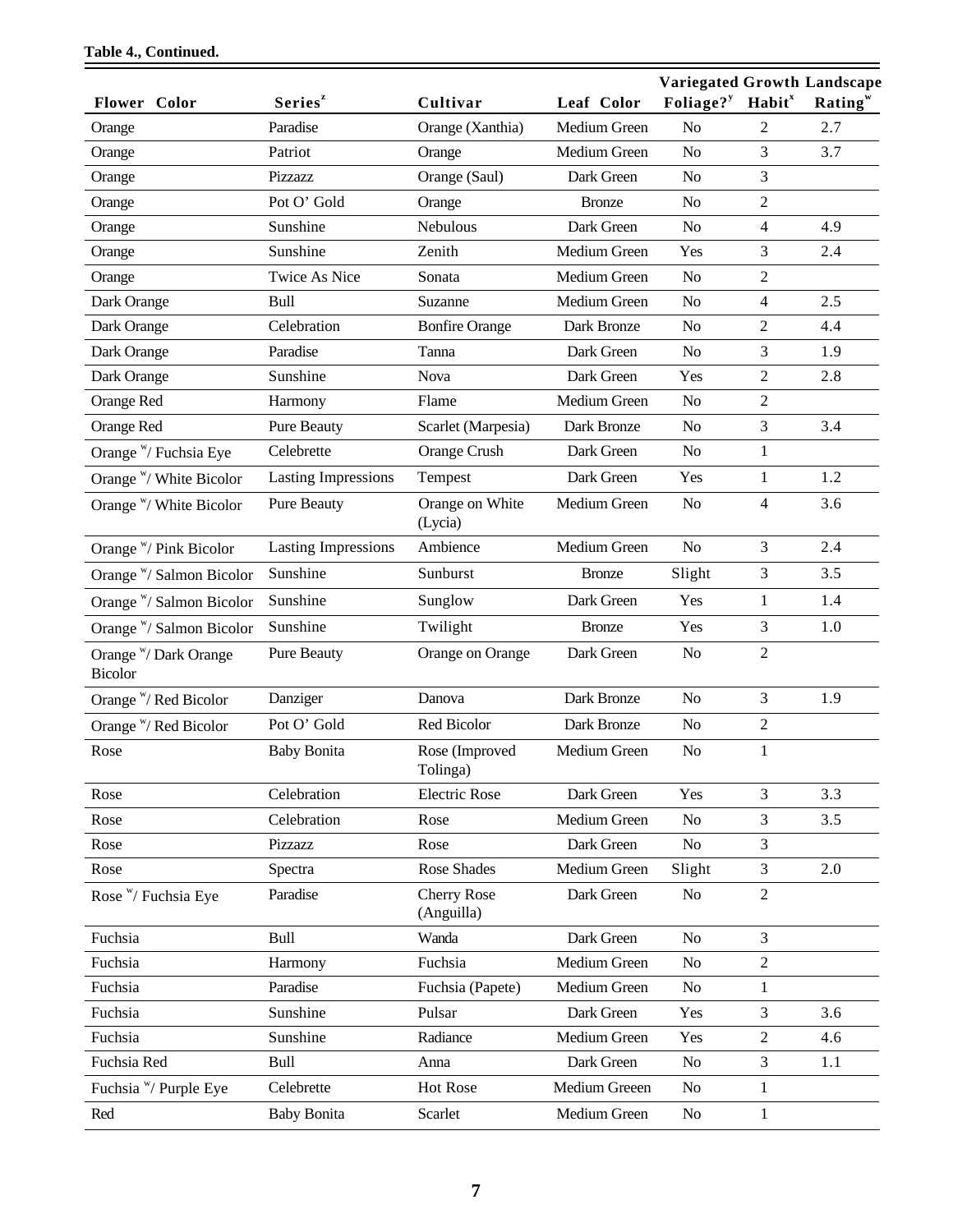| Flower Color                       | Series <sup>z</sup>        | Cultivar                          | Leaf Color   | Variegated Growth Landscape<br>Foliage? <sup>y</sup> | Habit <sup>x</sup> | Rating <sup>w</sup> |
|------------------------------------|----------------------------|-----------------------------------|--------------|------------------------------------------------------|--------------------|---------------------|
| Red                                | Bull                       | <b>Betty</b>                      | Dark Green   | N <sub>o</sub>                                       | 3                  |                     |
| Red                                | <b>Bull</b>                | Karina                            | Dark Green   | N <sub>o</sub>                                       | $\overline{2}$     | 1.9                 |
| Red                                | Celebration                | Cherry Red                        | Medium Green | N <sub>o</sub>                                       | $\overline{4}$     |                     |
| Red                                | Celebration                | Deep Red                          | Dark Green   | N <sub>o</sub>                                       | $\overline{2}$     |                     |
| Red                                | Celebration                | Red                               | Dark Green   | N <sub>o</sub>                                       | 3                  | 4.9                 |
| Red                                | Celebrette                 | Cherry                            | Dark Green   | N <sub>o</sub>                                       | $\mathbf{1}$       |                     |
| Red                                | Celebrette                 | <b>Cherry Rose</b>                | Medium Green | N <sub>o</sub>                                       | 1                  |                     |
| Red                                | Celebrette                 | Scarlet                           | Medium Green | N <sub>o</sub>                                       | 1                  |                     |
| Red                                | Danziger                   | Danhill                           | Medium Green | N <sub>o</sub>                                       | $\overline{4}$     | 3.3                 |
| Red                                | Danziger                   | Rhondo                            | Medium Green | N <sub>o</sub>                                       | 3                  | 2.0                 |
| Red                                | Harmony                    | <b>Cherry Rose</b>                | Medium Green | N <sub>o</sub>                                       | $\overline{2}$     |                     |
| Red                                | Harmony                    | Royal Red                         | Medium Green | N <sub>o</sub>                                       | $\sqrt{2}$         |                     |
| Red                                | Harmony                    | Scarlet                           | Medium Green | N <sub>o</sub>                                       | $\overline{2}$     |                     |
| Red                                | <b>Lasting Impressions</b> | Masquerade                        | Dark Bronze  | N <sub>o</sub>                                       | 3                  |                     |
| Red                                | Paradise                   | Bright Red (Tarawa)               | Medium Green | No                                                   | 3                  | 3.8                 |
| Red                                | Paradise                   | Cherry Red<br>(Martinique)        | Medium Green | N <sub>o</sub>                                       | $\overline{2}$     | 2.6                 |
| Red                                | Paradise                   | Red (Lanai)                       | Medium Green | N <sub>o</sub>                                       | 3                  |                     |
| Red                                | Paradise                   | Scarlet (Antigua)                 | Medium Green | N <sub>o</sub>                                       | $\mathfrak{Z}$     | 4.4                 |
| Red                                | Paradise                   | True Red (Moala)                  | Medium Green | N <sub>o</sub>                                       | 3                  | 3.1                 |
| Red                                | Patriot                    | Red                               | Medium Green | N <sub>o</sub>                                       | $\overline{2}$     | 3.3                 |
| Red                                | Pizzazz                    | <b>Cherry Rose</b><br>(Ramon)     | Dark Green   | N <sub>o</sub>                                       | $\mathfrak{Z}$     |                     |
| Red                                | Pizzazz                    | Scarlet Red (Raul)                | Dark Green   | N <sub>o</sub>                                       | $\overline{3}$     |                     |
| Red                                | Pot O' Gold                | Red                               | Medium Green | N <sub>o</sub>                                       | $\overline{2}$     |                     |
| Red                                | Pure Beauty                | Bright Red (Prepona)              | Dark Green   | N <sub>o</sub>                                       | $\mathbf{2}$       | 1.6                 |
| Red                                | Pure Beauty                | Red (Anaea)                       | Medium Green | N <sub>o</sub>                                       | 3                  |                     |
| Red                                | Spectra                    | <b>Red Shades</b>                 | Medium Green | No                                                   | 3                  | 3.2                 |
| Red                                | Sunshine                   | Mirach                            | Medium Green | Yes                                                  | 3                  | 4.2                 |
| Red                                | <b>Twice As Nice</b>       | Largo                             | Medium Green | N <sub>o</sub>                                       | $\overline{2}$     |                     |
| Dark Red                           | Harmony                    | Dark Red                          | Medium Green | No                                                   | 2                  |                     |
| Dark Red                           | <b>Lasting Impressions</b> | Blazon                            | Dark Green   | Slight                                               | 3                  | 3.1                 |
| Dark Red                           | Paradise                   | Wine (Noctua)                     | Dark Green   | No                                                   | $\overline{2}$     |                     |
| Dark Red                           | Patriot                    | Dark Red                          | Dark Green   | No                                                   | 3                  | 4.0                 |
| Red "/ Pink Bicolor                | Celebration                | Cherry Star                       | Dark Bronze  | No                                                   | $\sqrt{2}$         | 2.9                 |
| Red <sup>w</sup> /Dark Red Bicolor | Electra                    | Red                               | Medium Green | N <sub>o</sub>                                       | $\overline{2}$     |                     |
| Lavender                           | <b>Baby Bonita</b>         | Lavender                          | Medium Green | N <sub>o</sub>                                       | 1                  |                     |
| Lavender                           | Bull                       | Jennifer                          | Dark Green   | N <sub>o</sub>                                       | 2                  |                     |
| Lavender                           | Celebration                | <b>Lavender Glow</b>              | Medium Green | No                                                   | $\mathfrak{Z}$     | 3.6                 |
| Lavender                           | Celebration                | <b>Light Lavender</b><br>Improved | Medium Green | No                                                   | 3                  |                     |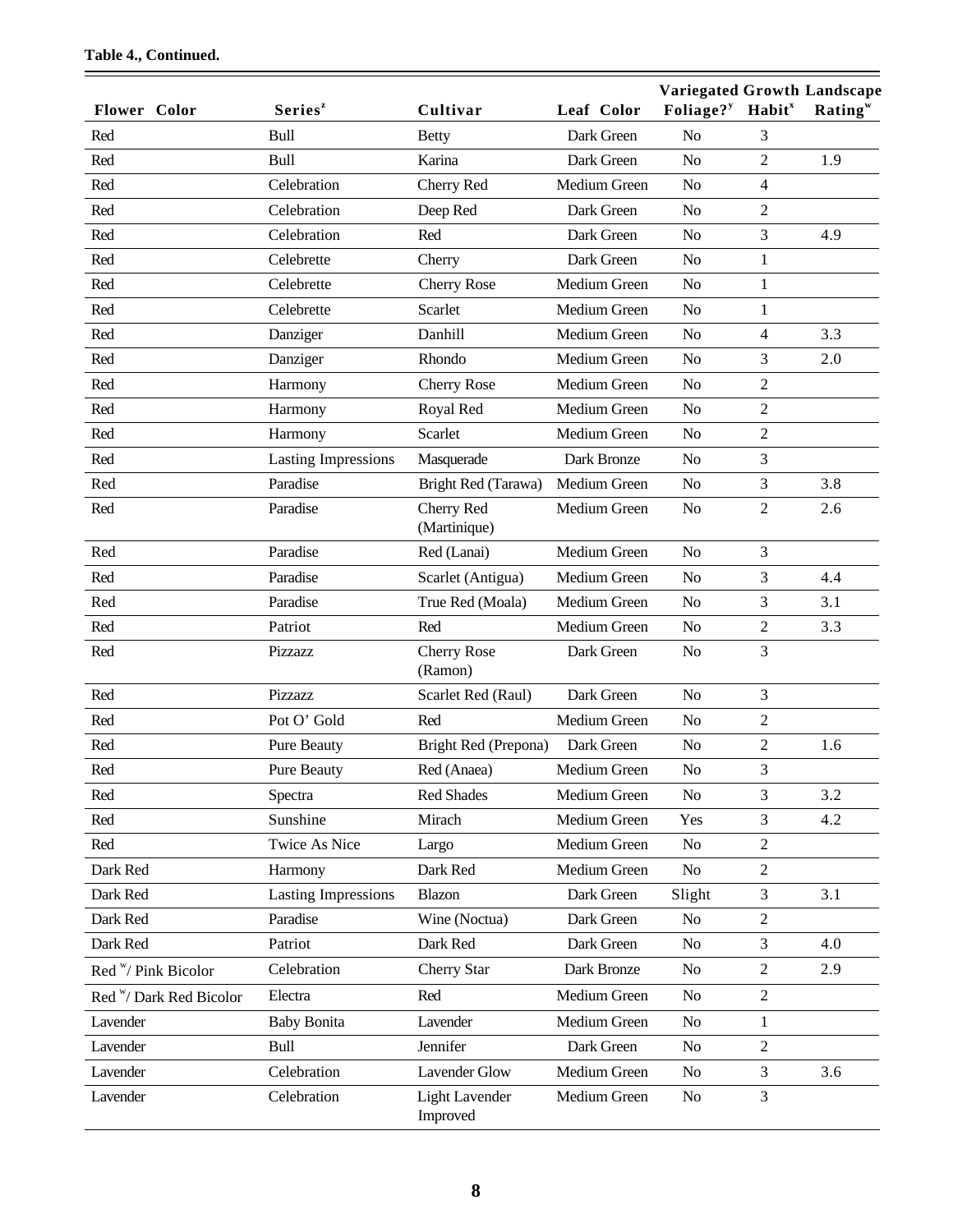|                            |                            |                                |               | <b>Variegated Growth Landscape</b>       |                |                     |
|----------------------------|----------------------------|--------------------------------|---------------|------------------------------------------|----------------|---------------------|
| <b>Flower Color</b>        | Series <sup>z</sup>        | Cultivar                       | Leaf Color    | Foliage? <sup>y</sup> Habit <sup>x</sup> |                | Rating <sup>w</sup> |
| Lavender                   | Celebrette                 | Orchid                         | Medium Green  | N <sub>o</sub>                           | 1              |                     |
| Lavender                   | Danziger                   | Flamenco                       | Medium Green  | N <sub>o</sub>                           | 3              | 1.8                 |
| Lavender                   | Harmony                    | Lavender Purple                | Medium Green  | N <sub>o</sub>                           | 2              |                     |
| Lavender                   | Harmony                    | Light Purple                   | Medium Green  | N <sub>o</sub>                           | $\overline{2}$ |                     |
| Lavender                   | Java                       | Lilac Flame                    | Medium Green  | N <sub>o</sub>                           | $\overline{2}$ |                     |
| Lavender                   | <b>Lasting Impressions</b> | Heathermist                    | Dark Green    | N <sub>o</sub>                           | 3              | 3.4                 |
| Lavender                   | <b>Lasting Impressions</b> | Serenade                       | Medium Green  | N <sub>o</sub>                           | 3              | 3.6                 |
| Lavender                   | <b>Lasting Impressions</b> | Tiffany                        | Dark Green    | N <sub>o</sub>                           | 3              |                     |
| Lavender                   | Liberty                    | Lavender                       | Dark Green    | N <sub>o</sub>                           | $\overline{2}$ | 3.6                 |
| Lavender                   | Paradise                   | <b>Lavender Blue</b><br>(Toga) | Medium Green  | N <sub>o</sub>                           | $\overline{c}$ | 4.1                 |
| Lavender                   | Patriot                    | Lavender                       | Medium Green  | N <sub>o</sub>                           | 3              | 2.6                 |
| Lavender                   | <b>Twice As Nice</b>       | Baroque                        | Medium Green  | N <sub>o</sub>                           | 2              |                     |
| Light Purple               | Paradise                   | Orchid (Pascua)                | Medium Green  | N <sub>o</sub>                           | $\overline{2}$ | 3.8                 |
| Purple                     | <b>Baby Bonita</b>         | Purple                         | Medium Green  | N <sub>o</sub>                           | 1              |                     |
| Purple                     | <b>Bull</b>                | Mary                           | <b>Bronze</b> | N <sub>o</sub>                           | 2              |                     |
| Purple                     | Celebration                | Purple                         | Medium Green  | N <sub>o</sub>                           | 3              |                     |
| Purple                     | Celebrette                 | Grape Crush                    | Medium Green  | N <sub>o</sub>                           | 1              |                     |
| White                      | Celebrette                 | White                          | Medium Green  | N <sub>o</sub>                           | $\mathbf{1}$   |                     |
| Purple                     | Celebrette                 | Wild Plum                      | Medium Green  | N <sub>o</sub>                           | 1              | 3.3                 |
| Purple                     | Danziger                   | Danserra                       | Dark Green    | N <sub>o</sub>                           | 2              | 2.5                 |
| Purple                     | Danziger                   | Samba                          | Dark Green    | N <sub>o</sub>                           | 3              | 1.6                 |
| Purple                     | Harmony                    | Grape                          | Medium Green  | N <sub>o</sub>                           |                |                     |
| Purple                     | Harmony                    | Purple                         | Medium Green  | N <sub>o</sub>                           | $\overline{2}$ |                     |
| Purple                     | Paradise                   | Violet (Bora-Bora)             | Medium Green  | N <sub>o</sub>                           | $\overline{2}$ |                     |
| Purple                     | Patriot                    | Lilac                          | Medium Green  | N <sub>o</sub>                           | $\overline{2}$ |                     |
| Purple                     | Patriot                    | Violet                         | Medium Green  | No                                       | 3              | 3.3                 |
| Purple                     | Pizzazz                    | Purple (Carlos)                | Dark Green    | N <sub>o</sub>                           | 3              |                     |
| Purple                     | Pot O' Gold                | Violet                         | <b>Bronze</b> | N <sub>o</sub>                           | 2              |                     |
| Purple                     | <b>Pure Beauty</b>         | Light Purple                   | Dark Green    | N <sub>o</sub>                           | $\overline{2}$ |                     |
| Purple                     | Pure Beauty                | Purple (Aruba)                 | Dark Green    | N <sub>o</sub>                           | 1              | 4.6                 |
| Purple                     | Pure Beauty                | Violet                         | Dark Green    | N <sub>0</sub>                           | $\overline{c}$ |                     |
| Dark Purple                | <b>Lasting Impressions</b> | Rhapsody                       | Medium Green  | N <sub>o</sub>                           | 4              | 1.7                 |
| Dark Purple                | Patriot                    | Purple Lilac                   | Medium Green  | N <sub>0</sub>                           | 3              |                     |
| Purple Rose                | Celebration                | <b>Raspberry Rose</b>          | Medium Green  | N <sub>o</sub>                           | $\overline{c}$ | 4.5                 |
| Purple Red                 | Danziger                   | Lambada                        | <b>Bronze</b> | N <sub>o</sub>                           | 2              | 4.3                 |
| Purple Lavender            | Sunshine                   | Antares                        | Medium Green  | Slight                                   | $\overline{c}$ | 3.9                 |
| Purple W/ Pink Bicolor     | Pure Beauty                | Purple on Lilac                | Medium Green  | No                                       | $\overline{2}$ |                     |
| Purple W Lavender Bicolor  | Celebration                | Purple Star                    | <b>Bronze</b> | N <sub>o</sub>                           | 3              |                     |
| Purple "/ Lavender Bicolor | <b>Lasting Impressions</b> | Shadow                         | Dark Green    | No                                       | 3              | 2.8                 |
| Purple W/ Lavender Bicolor | Sunshine                   | Sunregal                       | Dark Green    | Slight                                   | $\mathbf{1}$   | 3.1                 |